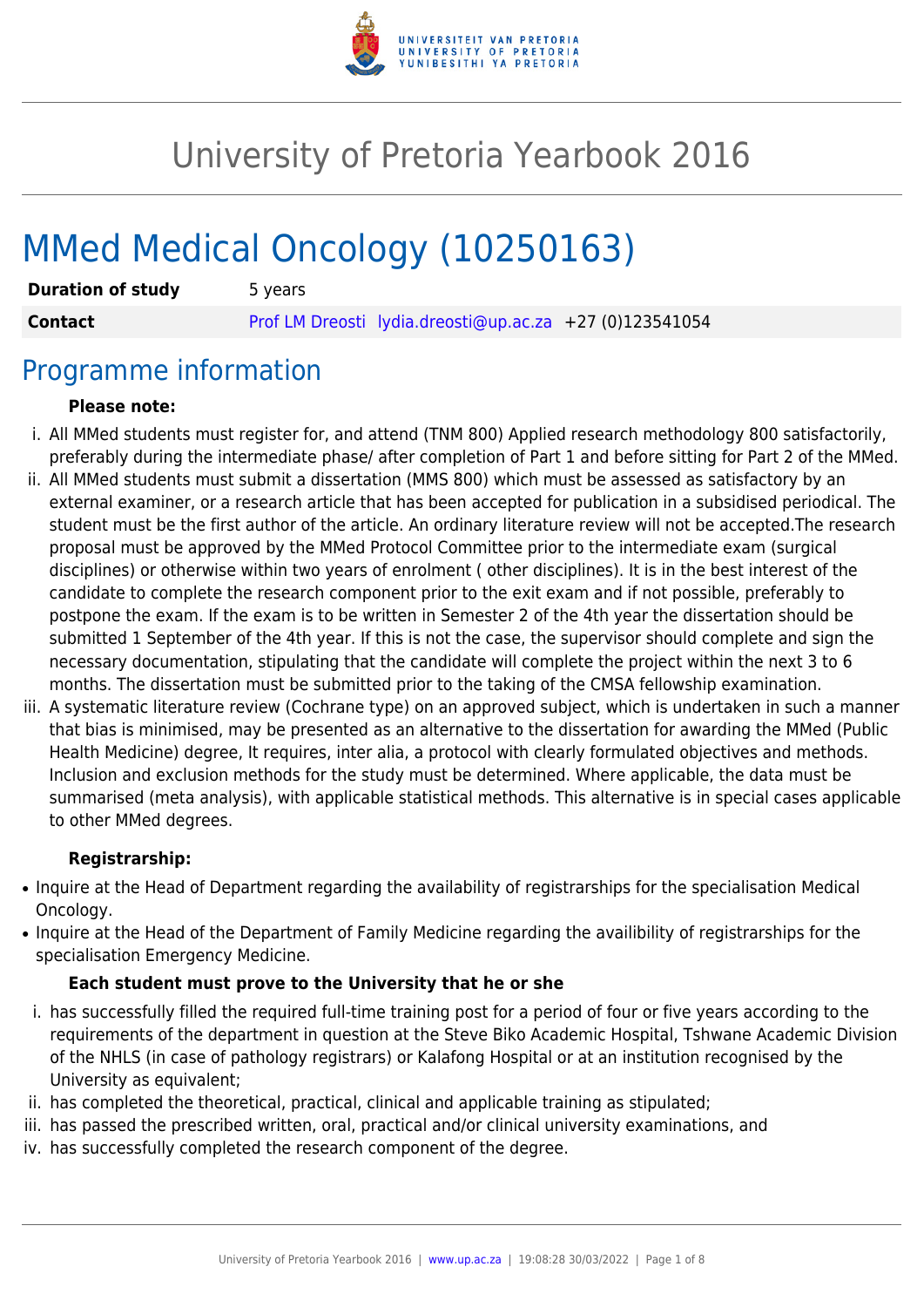

## Admission requirements

A prospective student for the MMed degree programme must be in possession of the MBChB degree of this University or a qualification deemed by the University to be equivalent to the MBChB degree for at least two years. In addition such a student must be registered as a physician with the Health Professions Council of South Africa for at least one year.

## Other programme-specific information

Inquire at the Head of Department regarding the availability of registrarships for this specialisation.

**"Major subject"** refers to the recognised field of study in Medicine in which the student specialises. The study of the major subject extends over four or five years, as prescribed by the department in question.

## Examinations and pass requirements

- i. The sequence of the examinations in the prerequisite subjects will be determined by the head of the department under which the major subject falls.
- ii. The nature, duration and time of the examinations in the prerequisite subjects are determined in cooperation with the heads of the departments under which the prerequisite subjects fall – with the proviso that, except in cases where stipulated otherwise, the examinations in the prerequisite subjects may be held at any time prior to or concurrently with the major subject. The examinations in the major subjects are held as follows:
- iii. In the case of four-year programmes: not before the end of the third year.
- iv. In the case of five-year programmes: not before the end of the fourth year.
- v. A minimum final mark of 50% is required by all departments to pass in a subject and in the clinical section of the examination, a subminimum of 50%. General Regulations apply.
- vi. A student is not admitted to the examination in a prerequisite subject (second examinations excluded) more than twice, nor is he or she admitted to the examination in the major subject more than twice.

**Note**: Certificates of satisfactory preparation and progress are required in respect of the fourth year of four-year programmes in which an examination is held at the end of the third year.

#### **Second examinations**

Second examinations for MMed students will only be held after at least six months have elapsed since the conclusion of the examination in which the student had failed.

### **Rules governing the writing of the examinations of the College of Medicine of South Africa [CMSA]**

- i. Only candidates who have met all requirements for the MMed degree except for the major subject (final examination), i.e. passed all prerequisite subjects (the latter to be interchangeable; can be passed either at the University or as primary and intermediary examinations at the College of Medicine of South Africa [CMSA], completed all practical, clinical and applicable training of four or five years as prescribed by the relevant academic department (continuous evaluation of the candidate, in an approved registrar post, by the Head of department of the candidate); and completed the required research component for the degree in accordance with the Faculty Yearbook regulations, i.e. Applied research methodology 800 (TNM 800) and the dissertation (MMS 800) or an article (not an ordinary literature review) that has been accepted for publication in a subsidised periodical, will be allowed to write the college examination (exit examination), after which they will obtain both the CMSA fellowship and the MMed as specialist qualifications.
- ii. The rules have been effective as from 1 January 2011. As a transitional measure, cases will be considered on an individual basis where necessary.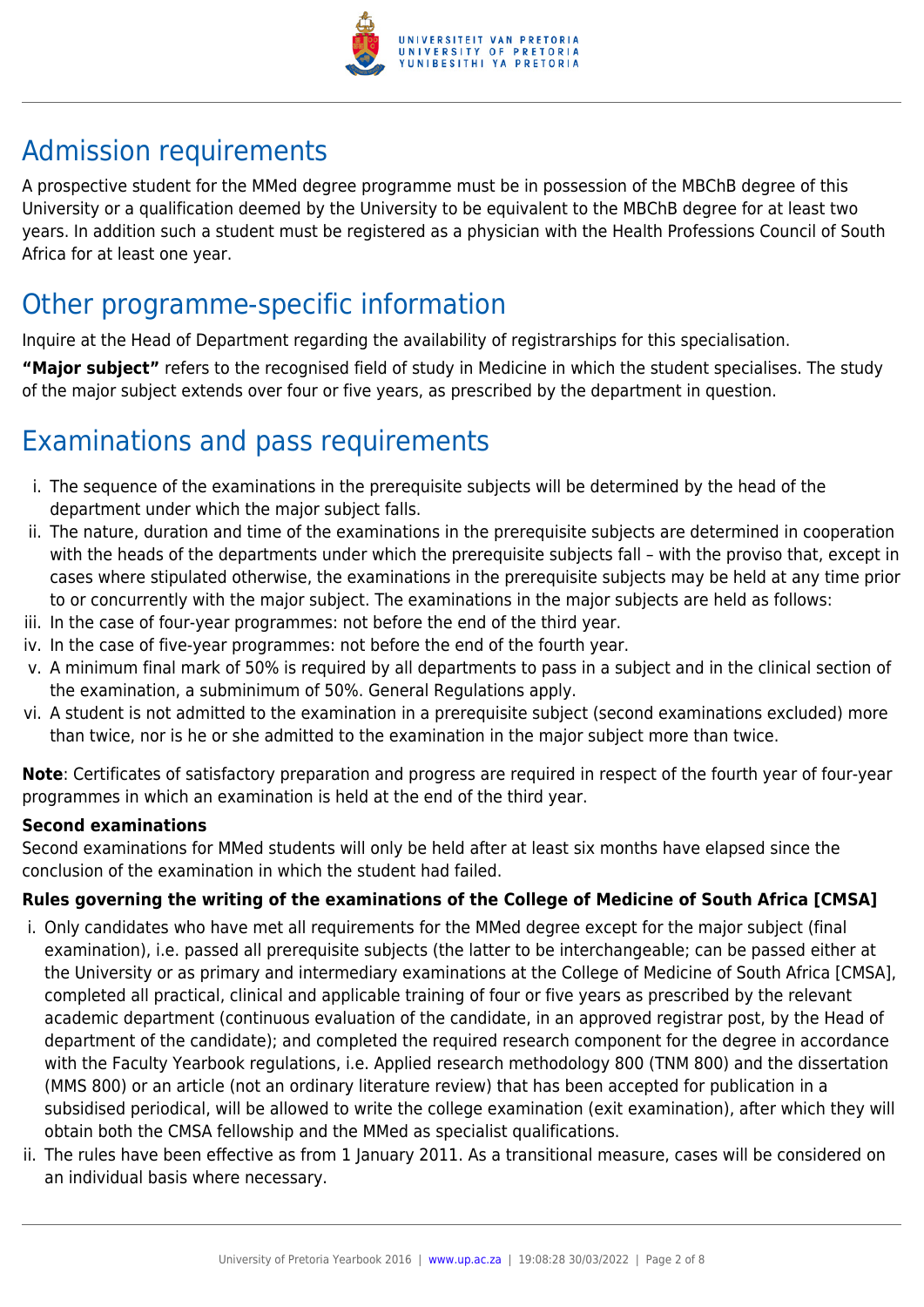

## Exemption

### **Exemption**

- i. The Faculty Board may grant partial exemption from the training and work mentioned under par. (b) and (c)(i) and (ii) above on the grounds of comparable training and experience completed in another post or at another recognised institution – with the proviso that exemption from a maximum period of 18 months may be granted with regard to four-year and five-year programmes.
- ii. Exemption from a maximum of three years may be granted by the Department of Medical Oncology for the MMed in Medical Oncology [MMed(MedOnc)] on the grounds of the MMed(Int) or MMed(Paed) degree of this University, or experience recognised by the University as equivalent.
- iii. Specific prerequisite subjects must be passed within 24 months after commencement of the programme.
- iv. Exemption from a maximum of two years' clinical training may be granted in the Department of Forensic Medicine in respect of the MMed(Path) degree with specialisation Forensic Pathology, to a candidate already in possession of an MMed degree (or a degree deemed equivalent by the University) with specialisation in Anatomical Pathology.

## Pass with distinction

The degree is conferred at the end of the prescribed training period (i.e. three, four or five years, respectively). The degree is conferred with distinction on a student who has obtained a final mark of at least 75% in his or her major subject.

## General information

#### **Registrars**

Departments expect registrars to participate increasingly in the examining and treatment of patients in the hospital, both in-patients and out-patients, as well as performing and interpreting tests in the laboratory (where applicable); initially under supervision and later increasingly at their own responsibility. Lectures/symposia with closely related departments are organised, as well as discussions of literature, etc.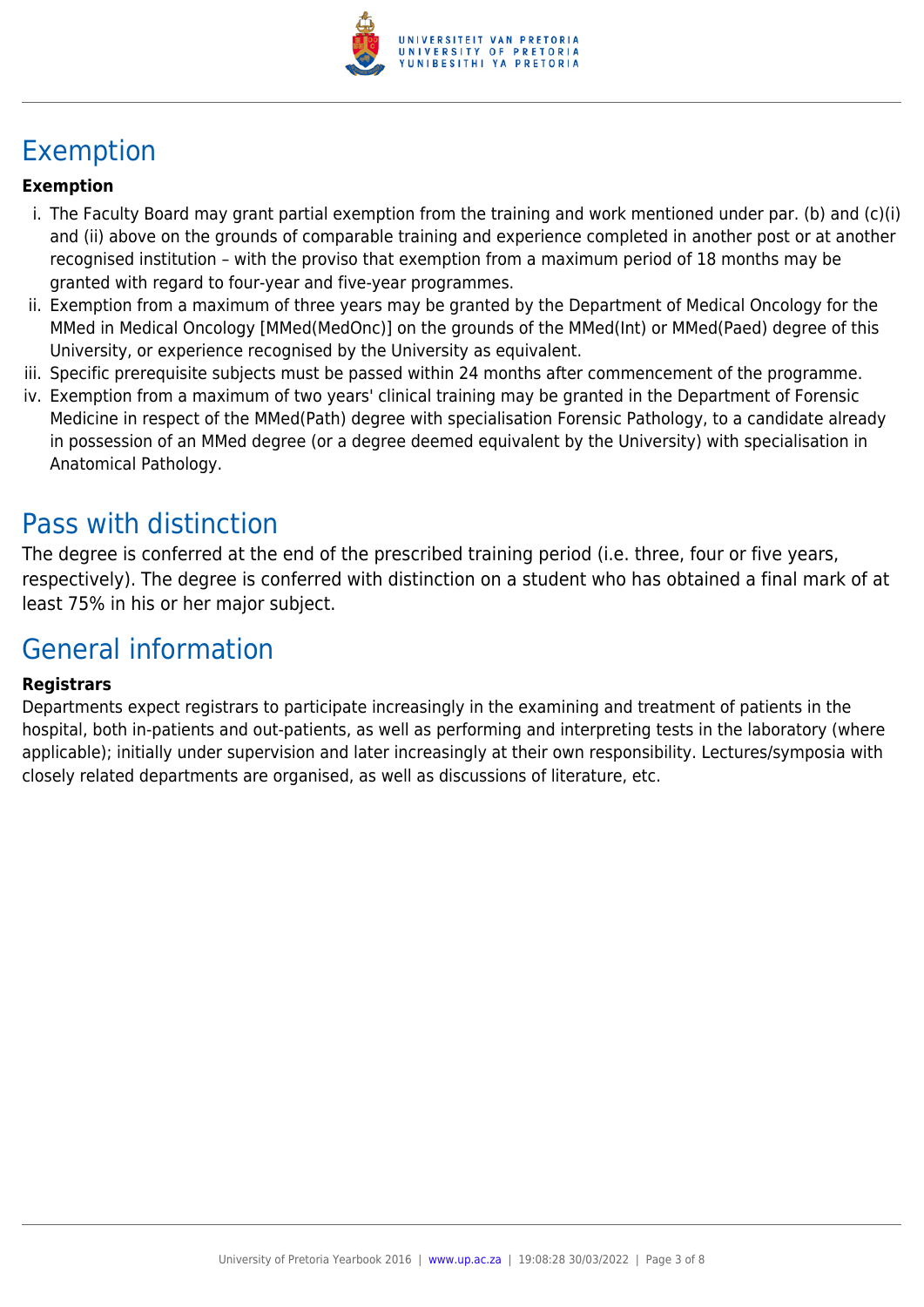

**Minimum credits: 161**

## **Core modules**

### **Anatomy 800 (ANA 800)**

| <b>Module credits</b>         | 36.00                                           |
|-------------------------------|-------------------------------------------------|
| <b>Prerequisites</b>          | No prerequisites.                               |
| <b>Contact time</b>           | 1 lecture per week, 1 discussion class per week |
| <b>Language of tuition</b>    | Double Medium                                   |
| <b>Academic organisation</b>  | Anatomy                                         |
| <b>Period of presentation</b> | Year                                            |
|                               |                                                 |

### **Pharmacology 806 (FAR 806)**

| <b>Module credits</b>         | 36.00                       |
|-------------------------------|-----------------------------|
| <b>Prerequisites</b>          | No prerequisites.           |
| <b>Contact time</b>           | 1 discussion class per week |
| <b>Language of tuition</b>    | Double Medium               |
| <b>Academic organisation</b>  | Pharmacology                |
| <b>Period of presentation</b> | Year                        |
| <b>Module content</b>         |                             |

\*Attendance module only

### **Physiology 801 (FSG 801)**

| <b>Module credits</b>         | 36.00             |
|-------------------------------|-------------------|
| <b>Prerequisites</b>          | No prerequisites. |
| Language of tuition           | Double Medium     |
| <b>Academic organisation</b>  | Physiology        |
| <b>Period of presentation</b> | Year              |

## **Pathology 808 (PAG 808)**

| <b>Module credits</b>         | 36.00                                                          |
|-------------------------------|----------------------------------------------------------------|
| <b>Prerequisites</b>          | No prerequisites.                                              |
| <b>Contact time</b>           | 1 discussion class per week, 2 other contact sessions per week |
| <b>Language of tuition</b>    | Both Afr and Eng                                               |
| <b>Academic organisation</b>  | Anatomical Pathology                                           |
| <b>Period of presentation</b> | Year                                                           |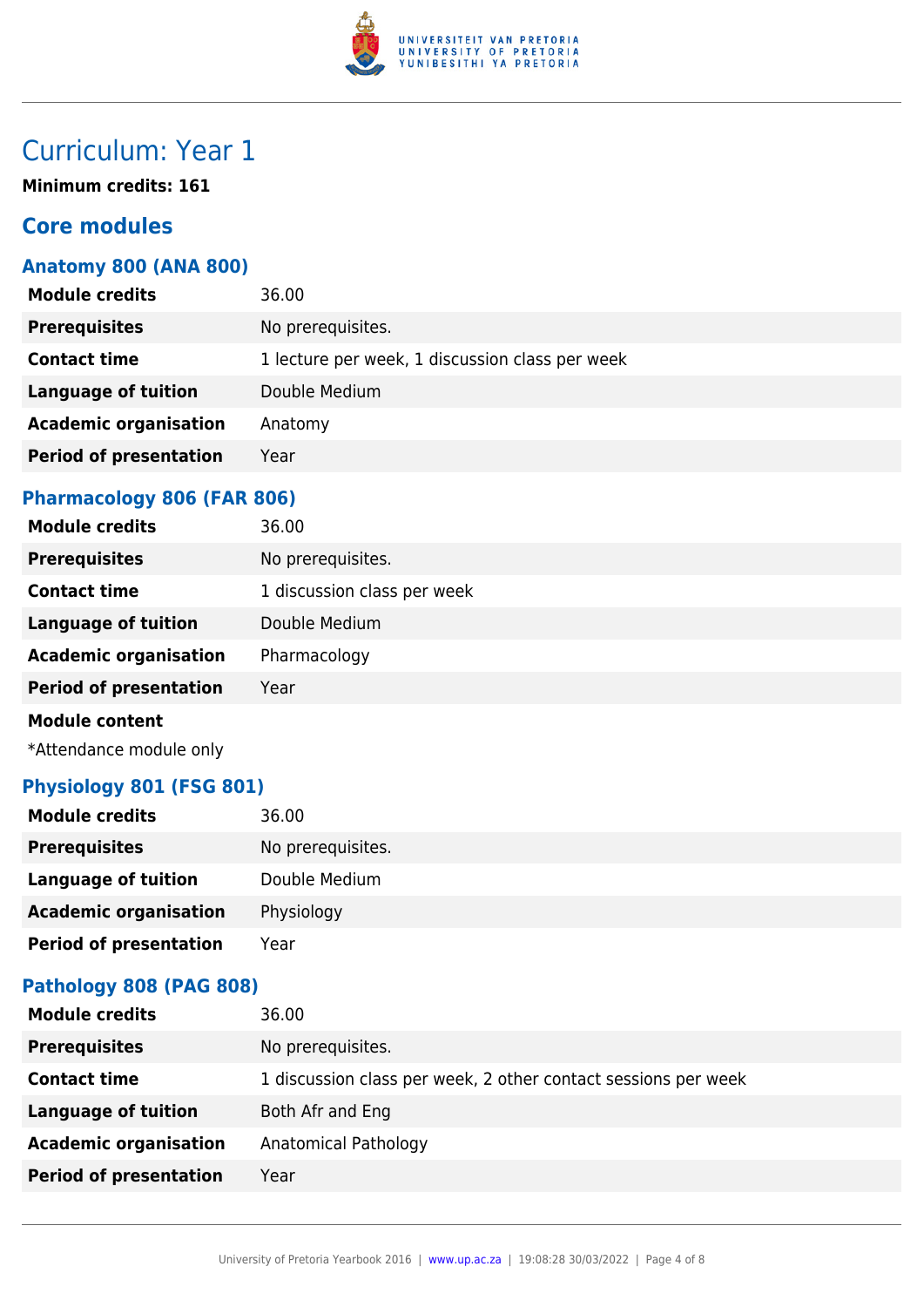

**Minimum credits: 100**

## **Core modules**

### **Anatomy 800 (ANA 800)**

| <b>Module credits</b>         | 36.00                                           |
|-------------------------------|-------------------------------------------------|
| <b>Prerequisites</b>          | No prerequisites.                               |
| <b>Contact time</b>           | 1 lecture per week, 1 discussion class per week |
| <b>Language of tuition</b>    | Double Medium                                   |
| <b>Academic organisation</b>  | Anatomy                                         |
| <b>Period of presentation</b> | Year                                            |
|                               |                                                 |

### **Pharmacology 806 (FAR 806)**

| <b>Module credits</b>         | 36.00                       |
|-------------------------------|-----------------------------|
| <b>Prerequisites</b>          | No prerequisites.           |
| <b>Contact time</b>           | 1 discussion class per week |
| <b>Language of tuition</b>    | Double Medium               |
| <b>Academic organisation</b>  | Pharmacology                |
| <b>Period of presentation</b> | Year                        |
| <b>Module content</b>         |                             |

\*Attendance module only

### **Physiology 801 (FSG 801)**

| <b>Module credits</b>         | 36.00             |
|-------------------------------|-------------------|
| <b>Prerequisites</b>          | No prerequisites. |
| Language of tuition           | Double Medium     |
| <b>Academic organisation</b>  | Physiology        |
| <b>Period of presentation</b> | Year              |

## **Pathology 808 (PAG 808)**

| <b>Module credits</b>         | 36.00                                                          |
|-------------------------------|----------------------------------------------------------------|
| <b>Prerequisites</b>          | No prerequisites.                                              |
| <b>Contact time</b>           | 1 discussion class per week, 2 other contact sessions per week |
| <b>Language of tuition</b>    | Both Afr and Eng                                               |
| <b>Academic organisation</b>  | Anatomical Pathology                                           |
| <b>Period of presentation</b> | Year                                                           |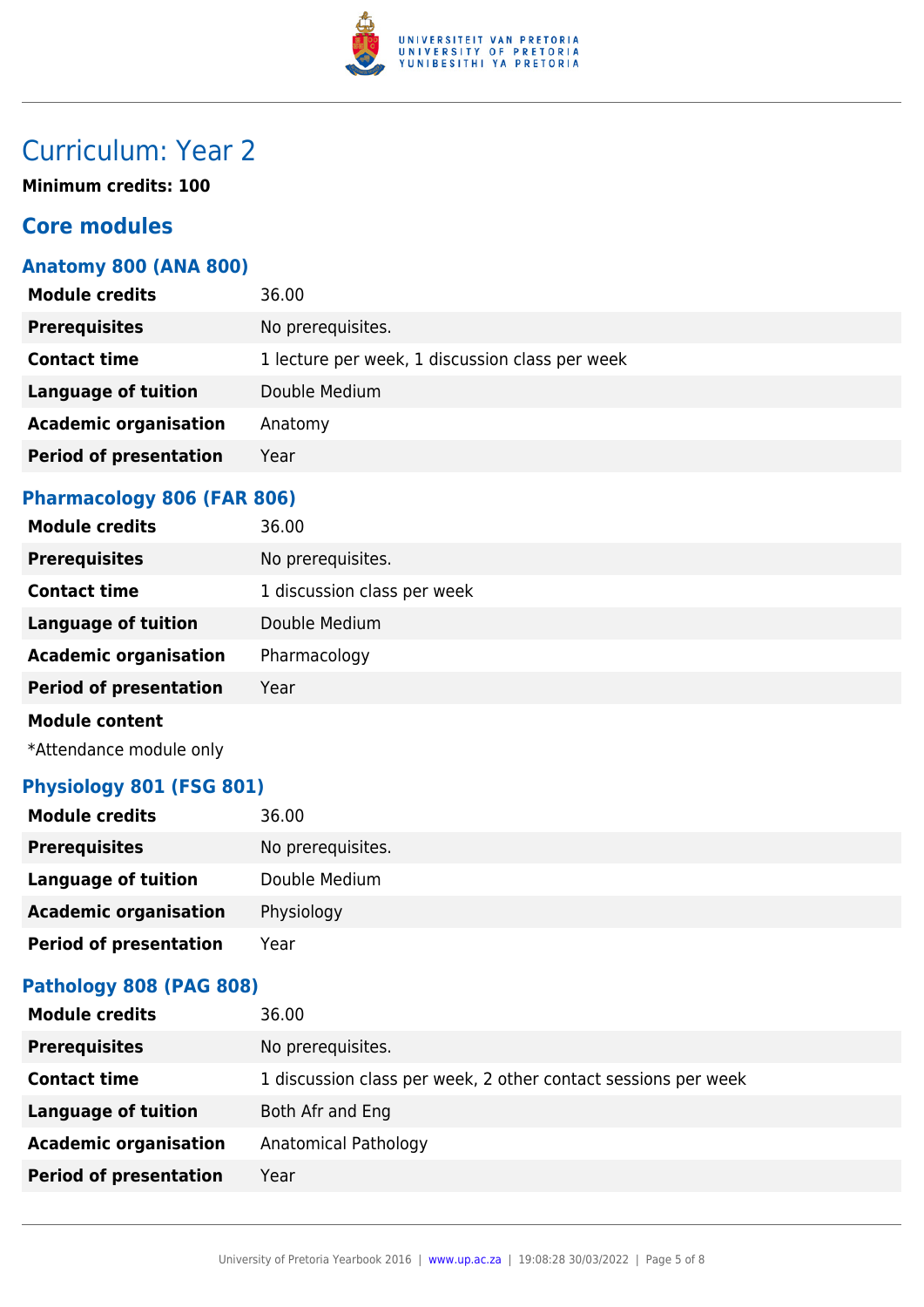

**Minimum credits: 100**

## **Core modules**

## **Applied research methodology 800 (TNM 800)**

| <b>Module credits</b>         | 5.00                           |
|-------------------------------|--------------------------------|
| <b>Prerequisites</b>          | <b>BOS 870</b>                 |
| <b>Language of tuition</b>    | English                        |
| <b>Academic organisation</b>  | School of Health Syst & Public |
| <b>Period of presentation</b> | Year                           |
| <b>Module content</b>         |                                |
| *Attendance module only       |                                |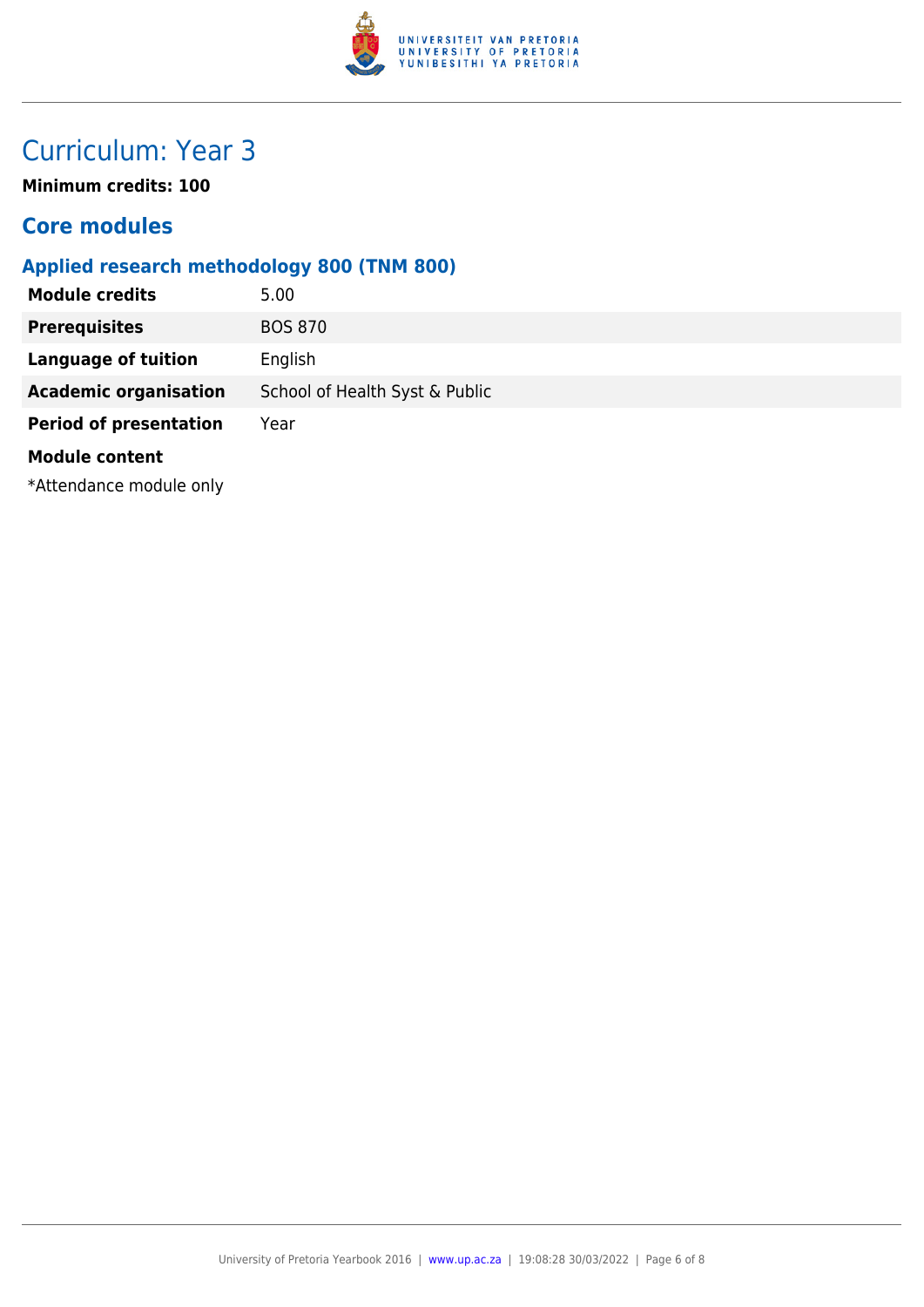

**Minimum credits: 100**

## **Core modules**

## **Applied research methodology 800 (TNM 800)**

| <b>Module credits</b>         | 5.00                           |
|-------------------------------|--------------------------------|
| <b>Prerequisites</b>          | <b>BOS 870</b>                 |
| <b>Language of tuition</b>    | English                        |
| <b>Academic organisation</b>  | School of Health Syst & Public |
| <b>Period of presentation</b> | Year                           |
| <b>Module content</b>         |                                |
| *Attendance module only       |                                |